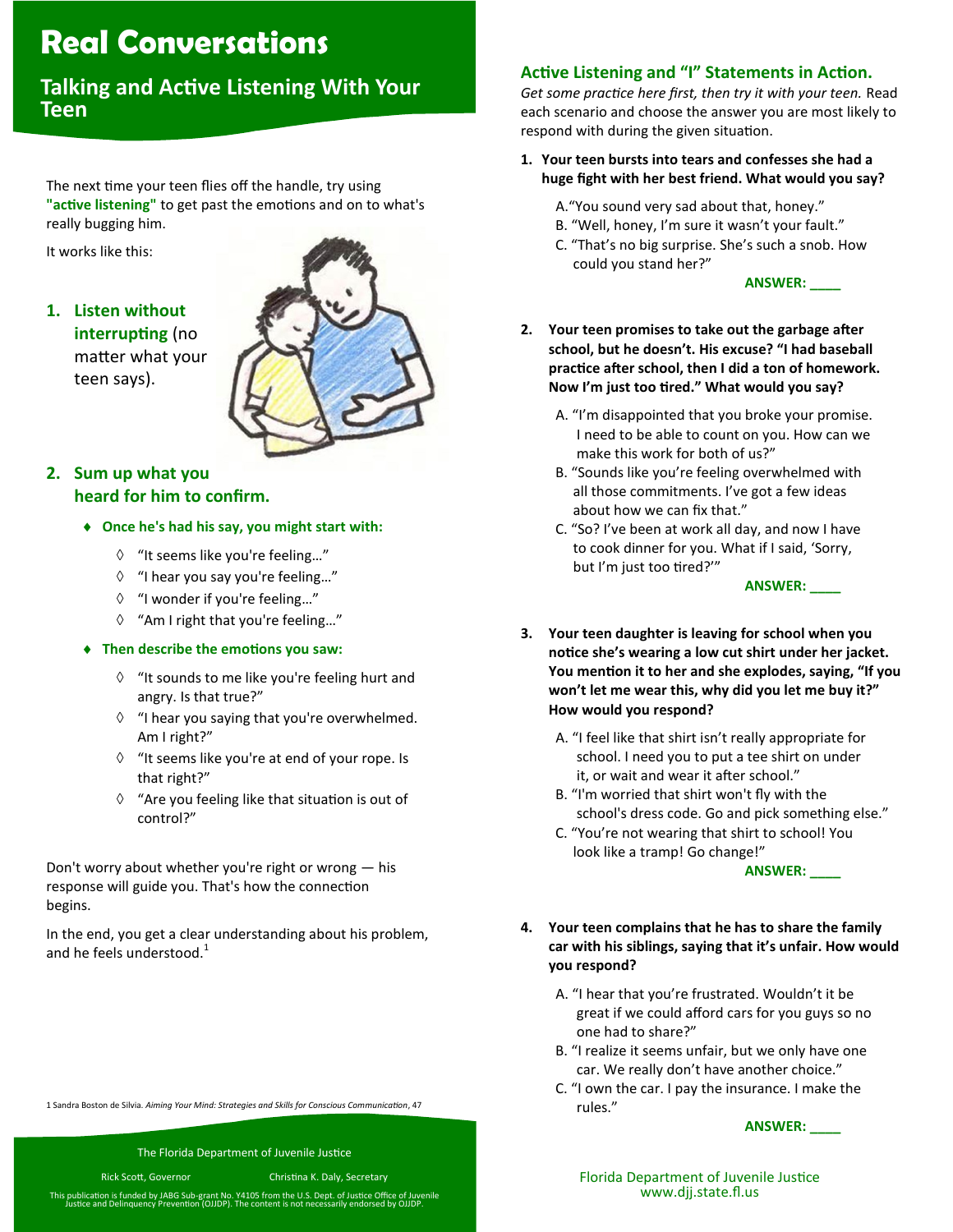- **5. Your teen wants to go to a concert with a boy you don't know. You ask the boy's name, how old he is, and where he lives. She accuses you of snooping into her personal life. What would your response be?** 
	- A. "I feel nervous about letting you go off with someone I don't know. I need to meet him first."
	- B. "Sweetie, if I don't look out for you, who will?"
	- C. "No way! I don't know him, and the last two guys you brought home were punks."

**ANSWER: \_\_\_\_**

- **6. Your teen gets furious when you make an innocent comment about the neighbor's trendy new car. He yells, "You are such an idiot! And your car is a piece of crap!" and then storms away. How would you react?** 
	- A. Wait for things to cool off, then go talk to him.
	- B. Chalk up his outburst to being a teen and ignore it.
	- C. Say, "You're not allowed to speak to me that way! Get back here!"

**ANSWER: \_\_\_\_**

- **7. Your teen always says that her homework is done and school is fine. Her report card tells a different story. When you get upset about her grades, she says, "C'mon, Dad, I'm already stressed! You're just making it worse!" What would your response be?** 
	- A. "Honey, I'm hurt that you weren't honest with me. We need to talk about why this happened and how to make your grades better next time."
	- B. "Sorry, honey, I don't mean to stress you out, but you really screwed up. You need to fix these grades."
	- C. "You keep saying everything is fine with your school work, but you've been lying to me all along!"

**ANSWER: \_\_\_\_**



**By Orlando Prodigy Artist Lyana**

## **Adding Up Your Score:**

Now count up your score and find out what it says about your responses and active listening skills.

#### **A = 3 Points B = 2 Points C = 1 Point**



#### **If you scored:**

**18-21:** Your responses demonstrate that you're actively listening and responding in a non-judgmental and interested manner. You are sympathizing with your child, and your tone indicates that you're treating your child with respect. That's bonding.

**13-17:** For the most part, you seem to listen to and understand what your child is trying to tell you, but you still pass up a little judgment. Your responses can be a little confusing and a bit condescending. Try to avoid blaming or belittling your child by also asking them to engage in making the situation better. Acknowledge that they are mature individuals as well.

**0-12:** Most of your responses are rash and condescending. While some reactions may yield immediate solutions, they will agitate your child and create problems in your relationship. It is best to avoid responses in the "C" category as they tend to create distance between yourself and your child. You don't need to assert your position as a parent, but instead approach your child's situations with understanding and sympathy.



**By Various Town 'N Country Prodigy Artists**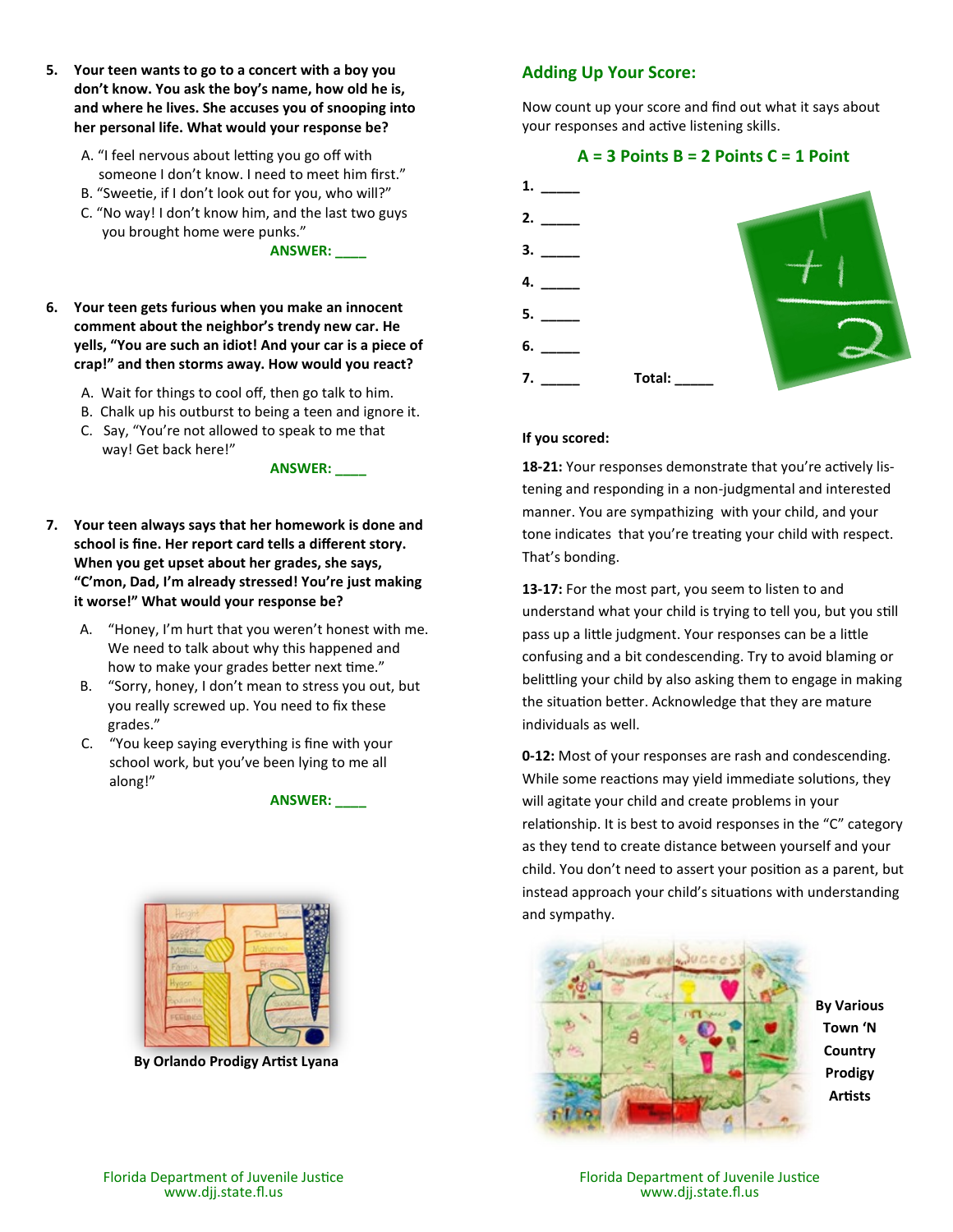#### **What your responses say about you:**

#### **1.** *"You sound very sad about that, honey."*

This response says you understand what she's feeling, it hides any judgments you may have, and it leaves the door open so she can tell you more. As she talks, respond with, "I see." or "You must have been really angry." This keeps her story flowing because she feels that you're listening and you understand her.

#### *"Well, honey, I'm sure it wasn't your fault."*

The tone is supportive, but this response is really just a judgment. That won't help you connect with her. Focus on what you see (her emotions). Help her get through the moment and think of ways to cope.

#### *"That's no big surprise. She's such a snob. How could you stand her?"*

Your teen is hurt and wants to talk about the fight she had. This response ignores what she needs, and may even trigger more anger if she feels like she has to defend her choice in friends.



#### **2.** *"I'm disappointed that you broke your promise. I need to be able to count on you. How can we make this work for both of us?"*

Thanks to "I" statements, this response describes your feelings and needs without judging or blaming him. Plus, by asking him to help find a solution that works for both of you, you're showing respect for his needs.

#### *"Sounds like you're feeling overwhelmed with all those commitments. I've got a few ideas about how we can fix that."*

This does a great job of summing up what you heard. Before you move on, let him confirm that you're right. Then, instead of diving in to your ideas about fixing the problem (which he may see as a threat), invite him to suggest a few first. Even if his ideas aren't practical, you'll be showing him that his opinion matters.

#### *"So? I've been at work all day, and now I have to cook dinner for you. What if I said, 'Sorry, but I'm just too tired?'"*

Sometimes questions can communicate information, but they don't help here. At best, this response will embarrass him. At worst, he'll think you're picking a fight. Step away, take some deep breaths, and come back when you're ready for a conversation.



#### **3.** *"I feel like that shirt isn't really appropriate for school. I need you to put a tee shirt on under it, or wait and wear it after school."*

"I" statements do the trick here by keeping your judgment (and her embarrassment) totally under control. Plus, this response gives her a couple of options for getting what she wants. It's a win-win.

#### *"I'm worried that shirt won't fly with the school's dress code. Go and pick something else."*

You're off to a great start by saying there's an outside reason for your concern and letting her to be part of the solution. But it's not clear what kind of shirt is OK. Be specific. Try, "Go and put on that blue shirt you love so much." instead. Being too general can lead to confusion and more arguments.

#### *"You're not wearing that shirt to school! You look like a tramp! Go change!"*

This response may get immediate results, but embarrassing her and ordering her around won't build a strong parent-teen bond. Try persuasion using active listening and "I" statements instead.

**4.** *"I hear that you're frustrated. Wouldn't it be great if we could afford cars for you guys so no one had to share?"*  This response shows that you understand that he's frustrated. Then by fantasizing a little, you show him that you sympathize with him and that you wish things were different, too. That's bonding.

#### *"I realize it seems unfair, but we only have one car. We really don't have another choice."*

This response starts well, but closes the door without letting him know that you sympathize. Try fantasizing out loud about crazy solutions. It shows you care, plus it can lighten up the mood and take the focus off of a problem you just can't fix.

#### *"I own the car. I pay the insurance. I make the rules."*

These sentences begin with "I", but aren't "I" statements. Plus, this response doesn't say anything about his complaint. Try, "I get frustrated sharing the car, too. But I need you to understand that what's most important for our whole family is for me to get to and from work. Any need you have for the car has to come second."